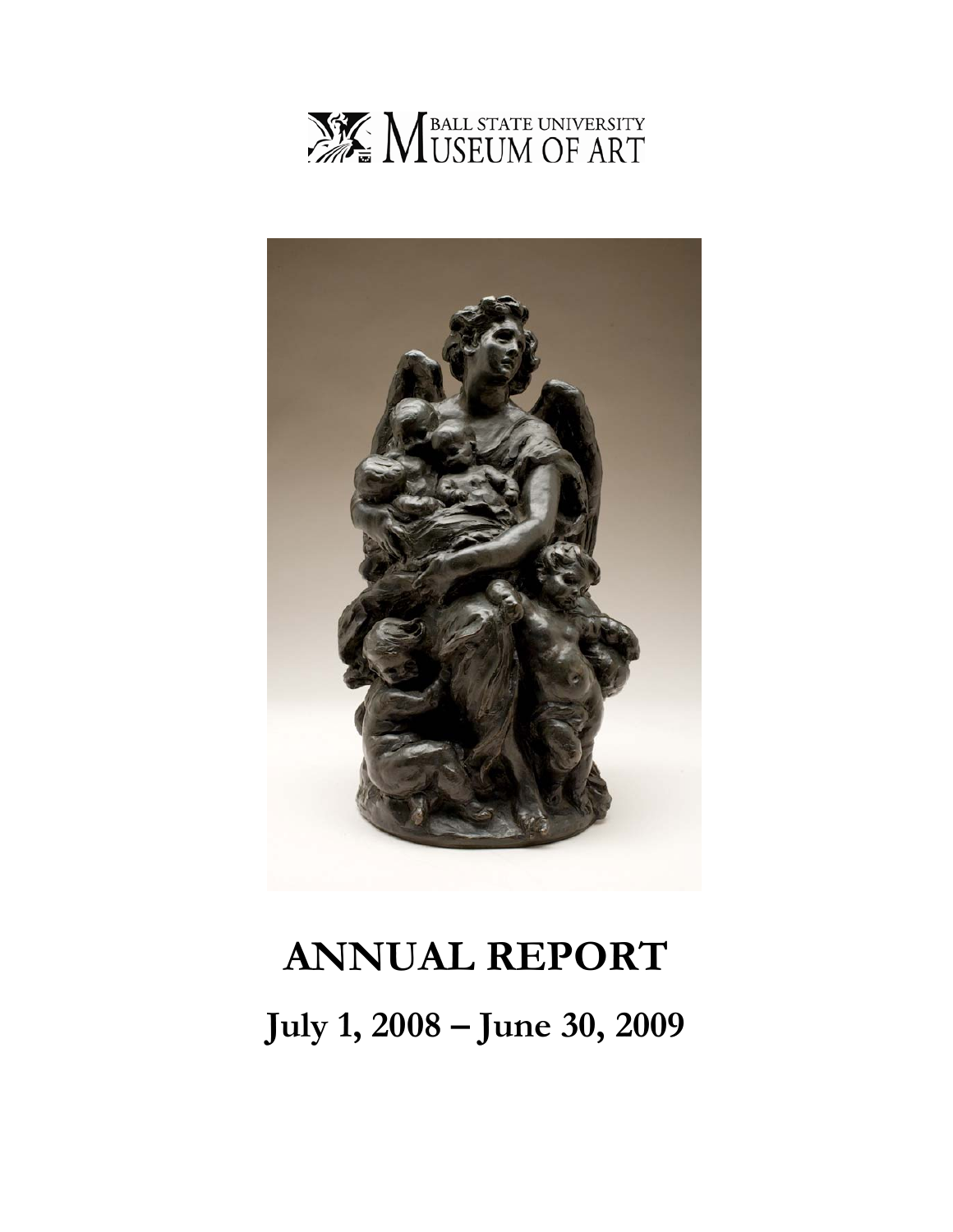

**Annual Report for Fiscal Year Ending** 

**June 30, 2009** 

## **Mission Statement**

The Ball State University Museum of Art cultivates lifelong learning and recreation in the visual arts through its collection of original works of art, engaging exhibitions, and educational programs for the university community and other diverse audiences.

> As adopted by the Ball State University Board of Trustees December 19, 2008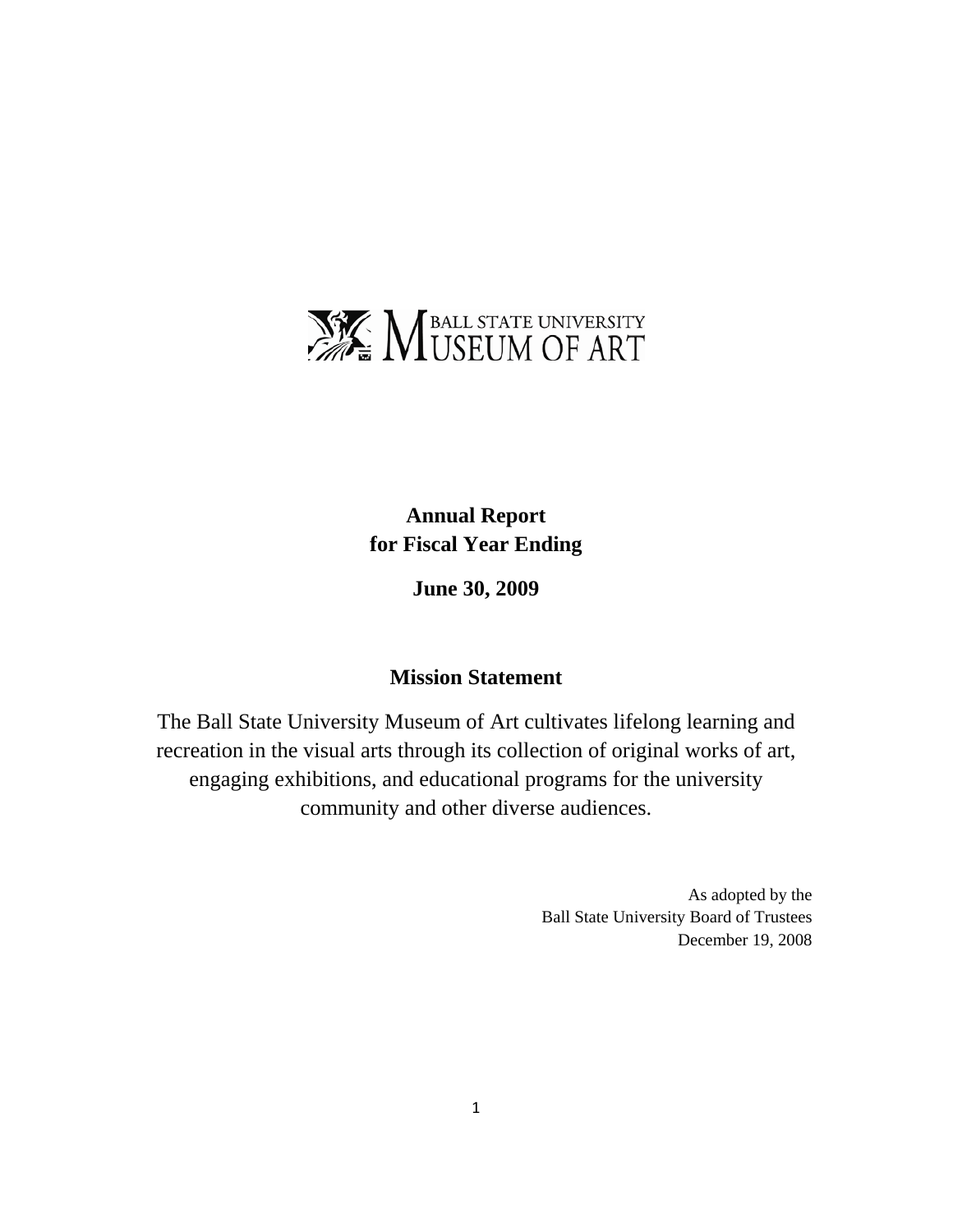

Jules Dalou, French 1838-1902 **Memorial to the Grandchildren of Queen Victoria**, 1878 bronze, cast before 1905 Lent by David T. Owsley

## **MANAGEMENT AND PLANNING**

The Museum of Art submitted documents to the Accreditation Committee of the American Association of Museums at the end of December 2008. Accredited since 1972, this is the fourth time that BSUMA has had its mandates, professional policies, and operations reviewed. Among the first American museums to be accredited, BSUMA remains among an elite number of exemplary institutions so designated. We expect that a committee of peer reviewers will be in assigned in the coming months.

A comprehensive *Collection Management Policy* was drafted updating that approved by the BSU Board of Trustees in 1987. This document was submitted and approved by the Board of Trustees at their December meeting 2008. Part of this document is the Mission Statement above.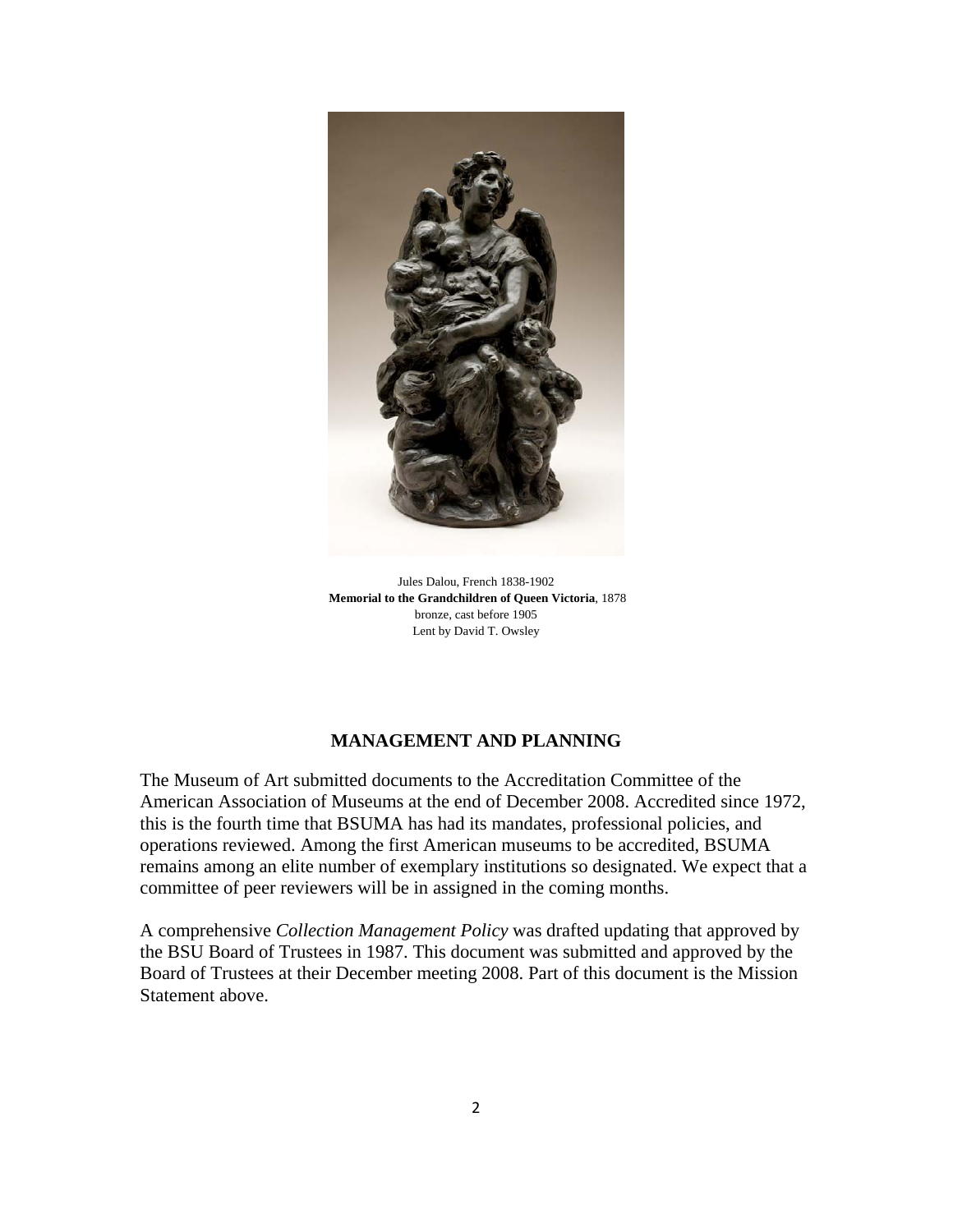#### *Fundraising*

The Museum's \$5M campaign, part of the Ball State Bold campaign, has made good progress in achieving funds to expand the museum into the northeastern and northwestern wings of the Fine Arts Building that will add 7,000 square feet of exhibition space for collections of ethnographic art and Asian art. Announced only in April 2008, the fund at the end of June 2009 totaled \$2.4 million.

We were delighted to dedicate the Decorative Arts Gallery in honor of John J and Angeline R. Pruis as part of the Campaign for the Museum of Art. The George and Frances Ball Foundation made a \$100,000 gift in honor of Dr. Pruis, their retiring executive director who had served Ball State as its President from 1968 to 1978.

BSUMA made Application to Institute for Museum and Library Services to support collaboration with Teachers College and Burris School. The National Endowment for the Arts awarded a \$10,000 grant to the preparation of a catalog to publish the breadth of the collection for the first time. We also applied to the National Endowment for the Arts for stimulus funds to retain DIDO project staff, a grant application which failed.

## **CURATORIAL**

#### *Special Exhibitions*

**Indian Miniature Paintings from the David. T. Owsley Collection**  Oct 10, 2008 – Jan 4, 2009 Special Exhibition Galleries I and II Organized by Dallas Museum of Art

Thirty-four Indian miniature paintings from the collection of David T. Owsley represent a variety of regional styles from the seventeenth century through the mid-nineteenth century. Development of painting in India was the result of the encouragement of the Mughal Emperor Akbar in the later 1500s. These paintings, made in folios for private delectation, flourished throughout the northern and central parts of the Indian sub-continent recording everything from religious and mythical subjects to court life and tiger hunts on mounted elephants to portraits of court worthies. In an adjacent gallery are ten incarnations of Vishnu, the Hindu God. The museum acquired these in 1953 from the collection of E. Arthur Ball. The ten paintings from a single set made about 1825/1875, are of the Jaipur School. Further enhancing the exhibition are a number of Mughal artifacts including a recently acquired highly ornamented plunge dagger.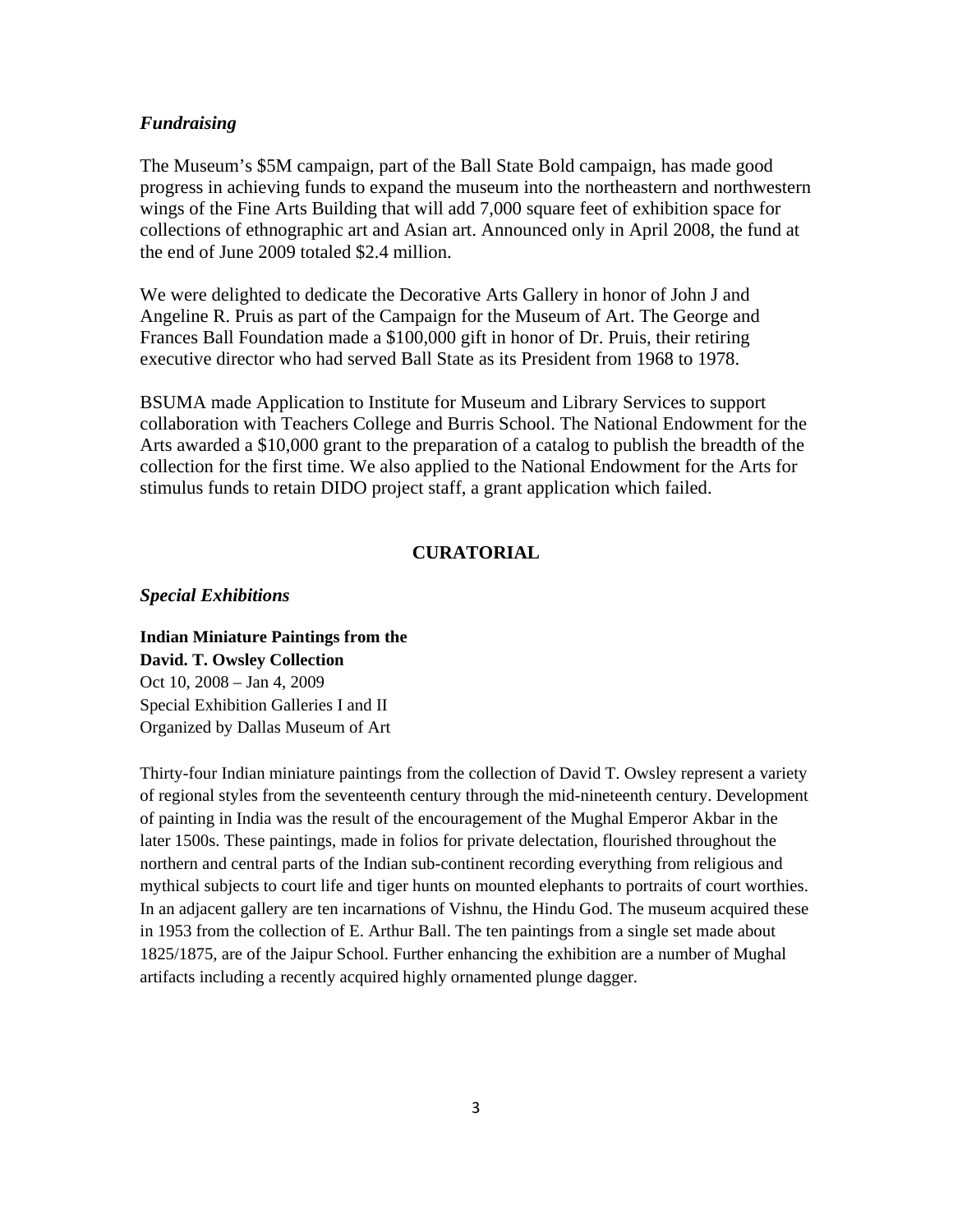#### **Fantasies and Fairy Tales**

Special Exhibition Gallery II Jan. 16 – Mar. 22, 2009 Organized by Peter Blume for BSUMA

The literature of childhood, *Mother Goose Nursery Rhymes* and *Grimm's Fairy Tales* has attracted attention of a number of artists in the later  $20<sup>th</sup>$  and early  $21<sup>st</sup>$  century. Print media frequently seem to be the vehicle of choice for these reinterpretations and frequently the artists are women. BSUMA has assembled a number of these across three generations that include British artist Paula Rago (b. 1935), and Americans Kiki Smith (b. 1954) and Peregrine Honig (b. 1976). Each has placed a different spin on the same material that recognizes the dark undercurrents of the original folk tales and that frequently overlays a late twentieth century feminist interpretation.

This exhibition is documented with a checklist illustrated with the twenty-two images in the show and an essay by Professor Laurie K. Lindberg titled "Not Everyone Lived Happily Ever After." The essay explores the background of these folk tales which performed a task quite different than light entertainment for children.

#### **Almost Alice: New Illustrations of Wonderland by Maggie Taylor**

Special Exhibition Gallery January 16 through March 22, 2009 Organized by the Samuel P. Harn Museum of Art, University of Florida, Gainesville Circulated by Curatorial Assistance

Taylor's composite images give fresh insight as a new set of illustrations for Lewis Carroll's classic *Alice's Adventures in Wonderland*. Using sources ranging from snapshots to 19<sup>th</sup> century daguerreotypes and tintypes, she constructs fantastic, surreal narratives. Although richly colored and dream-like in appearance, her use of photographic sources and digital manipulation retains a sense of the original photographic veracity, thus adding to the images' surreal power. Her digital transformations bring out the fantasy and fantastic that is at the heart of Carroll's playfully ironic writing.

#### **74th Annual Student Exhibition**

Special Exhibition Galleries I, II, and III April 4 – May 3, 2009 A juried exhibition organized by BSU Department of Art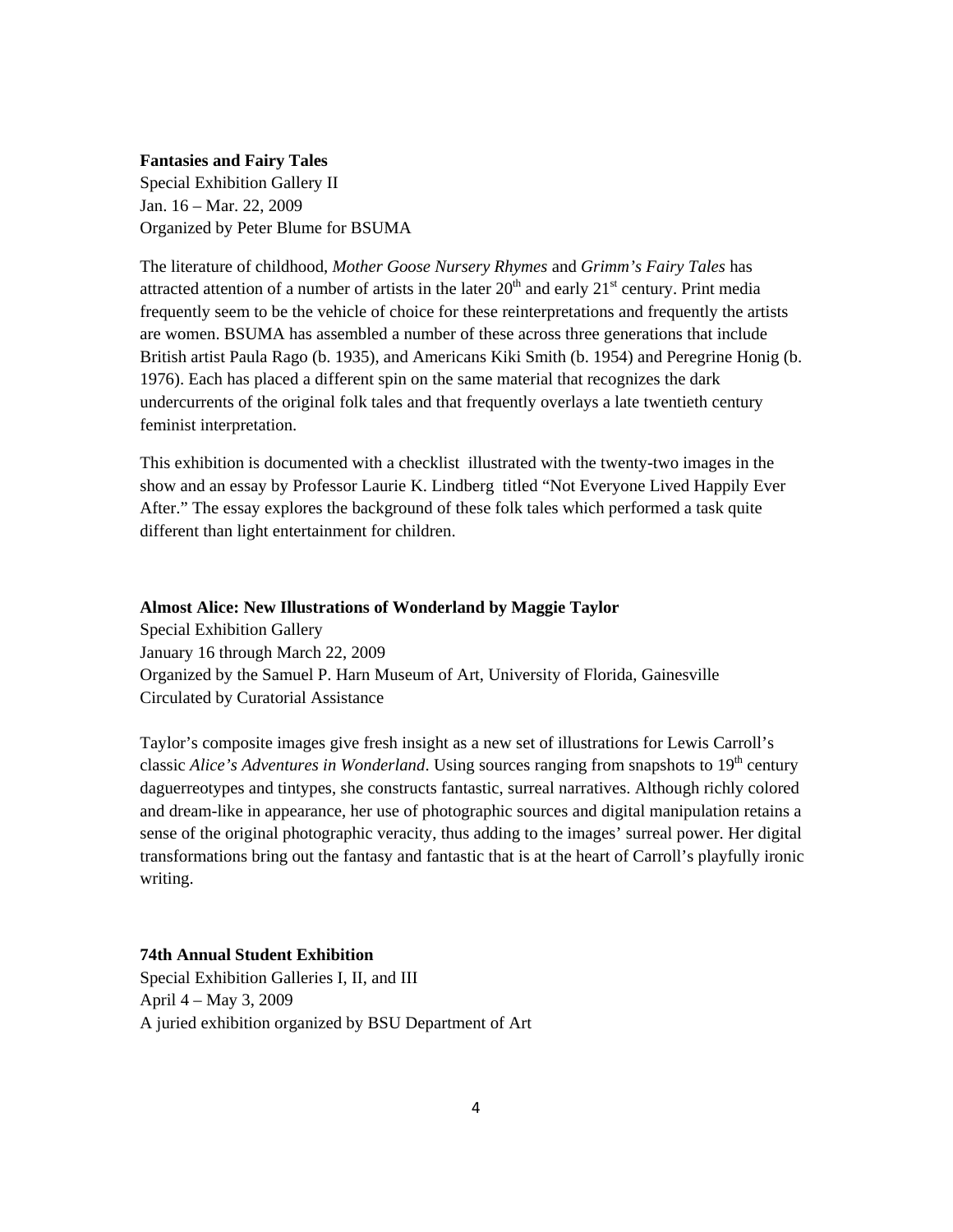## **A Matter of Size**

May 16-Septembefr 6, 2009 Special Exhibition Galleries I and II Organized by Carl Schafer and Tania Said for BSUMA

Forty-three works of art assembled to investigate the ideas of size and scale, from a tiny group of African copper alloys found in a grave cache, to a twenty foot long wall hanging designed by Lurçat. This exhibition brings to the fore the British sculptor Henry Moore's maxim, "For every work of art there is a proper size." Moore's model for his Family Group of 1949, five inches high, is contrasted with the final monumental version.

#### *Notable Acquisitions*

This past year 19 works of art were added to the collection, by purchase (8) and gift (11). In addition the museum received 106 works of art on long term loan from David T. Owsley which greatly enhance many areas of the collection.



#### **Ancient Mediterranean Cultures**

**Glass bowl**, Syria, Roman Empire, 1<sup>st</sup> century Gift of David T. Owsley in honor of John W. Fisher, 2009.009.000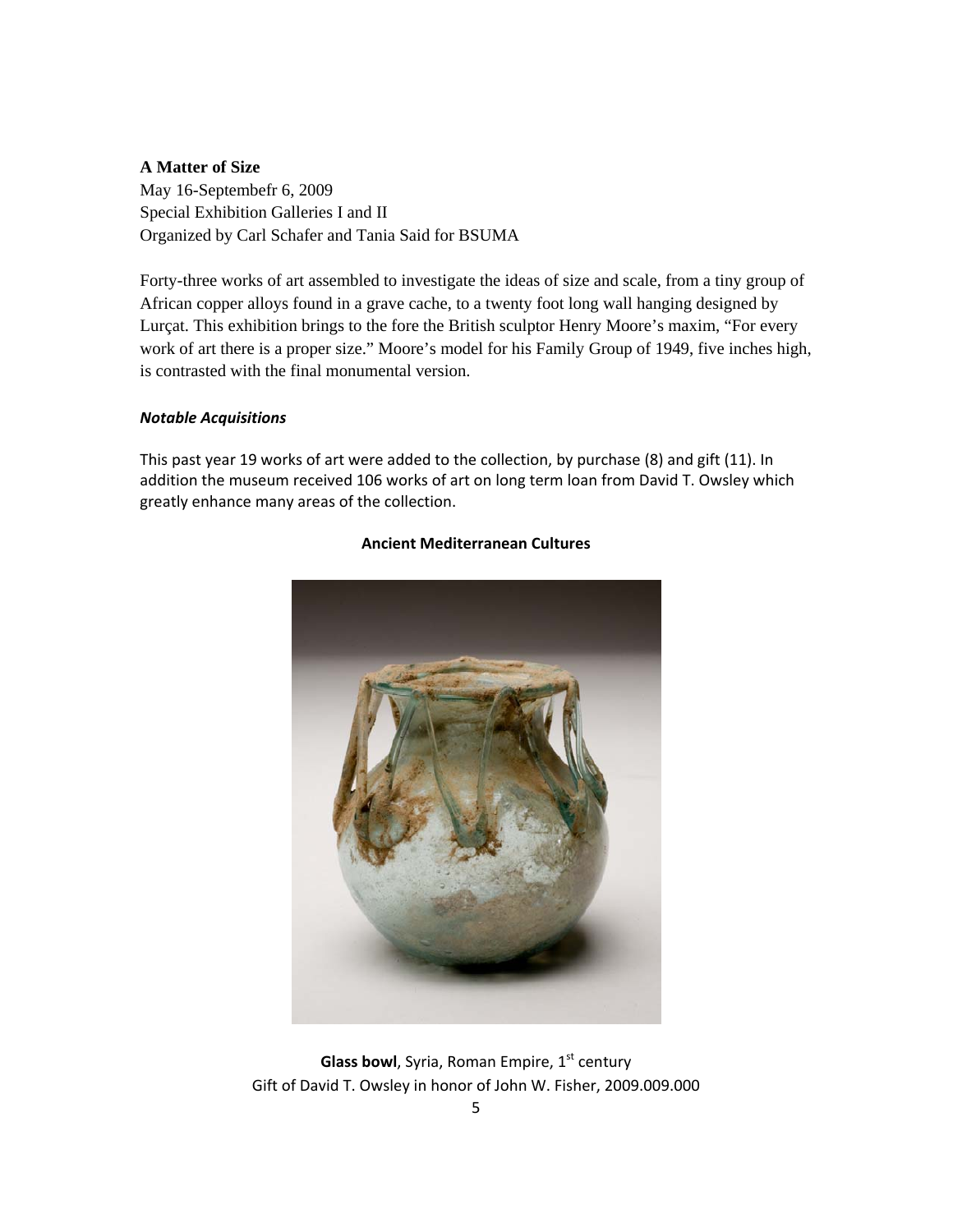**Sythian bronze bridle ornament**, c. late 6<sup>th</sup> early 5<sup>th</sup> century BCE Gift of David T. Owsley via the Alconda‐Owsley Foundation, 2009.011.000



**Terracotta figure of Aphrodite**, c. 1<sup>st</sup> century BCE Gift of David T. Owsley via the Alconda‐Owsley Foundation, 2009.012.000

### **Asian Art**

**Funerary Vessel**, two‐handled earthenware jar with copper bosses, China, Han Dynasty, 20b BCE‐9 CE Gift of David T. Owsley via the Alconda‐Owsley Foundation, 2008.034.001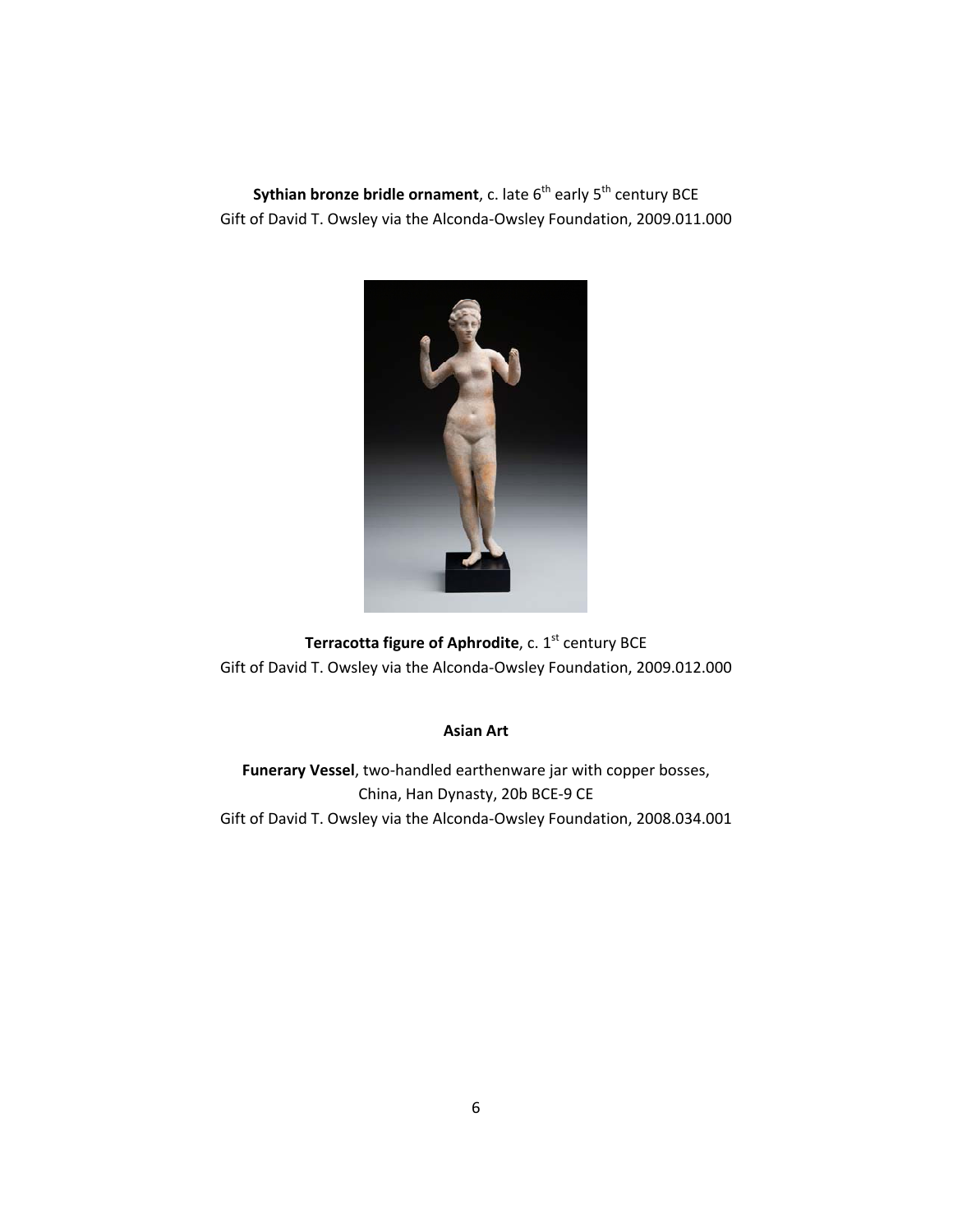

**Earthenware saddled and caparisoned horse**, traces of pigment, China, Northern Qi Dynasty Gift of David T. Owsley via the Alconda‐Owsley Foundation, 2008.034.002

> **Earthenware Ox Cart**, traces of pigment, China, Northern Qi Dynasty Gift of David T. Owsley via the Alconda‐Owsley Foundation, 2008.034.003



*Tibetan Ritual Five‐Skull Crown*, silver, gold inset with turquoise and coral Gift of David T. Owsley, 2009.007.000a‐f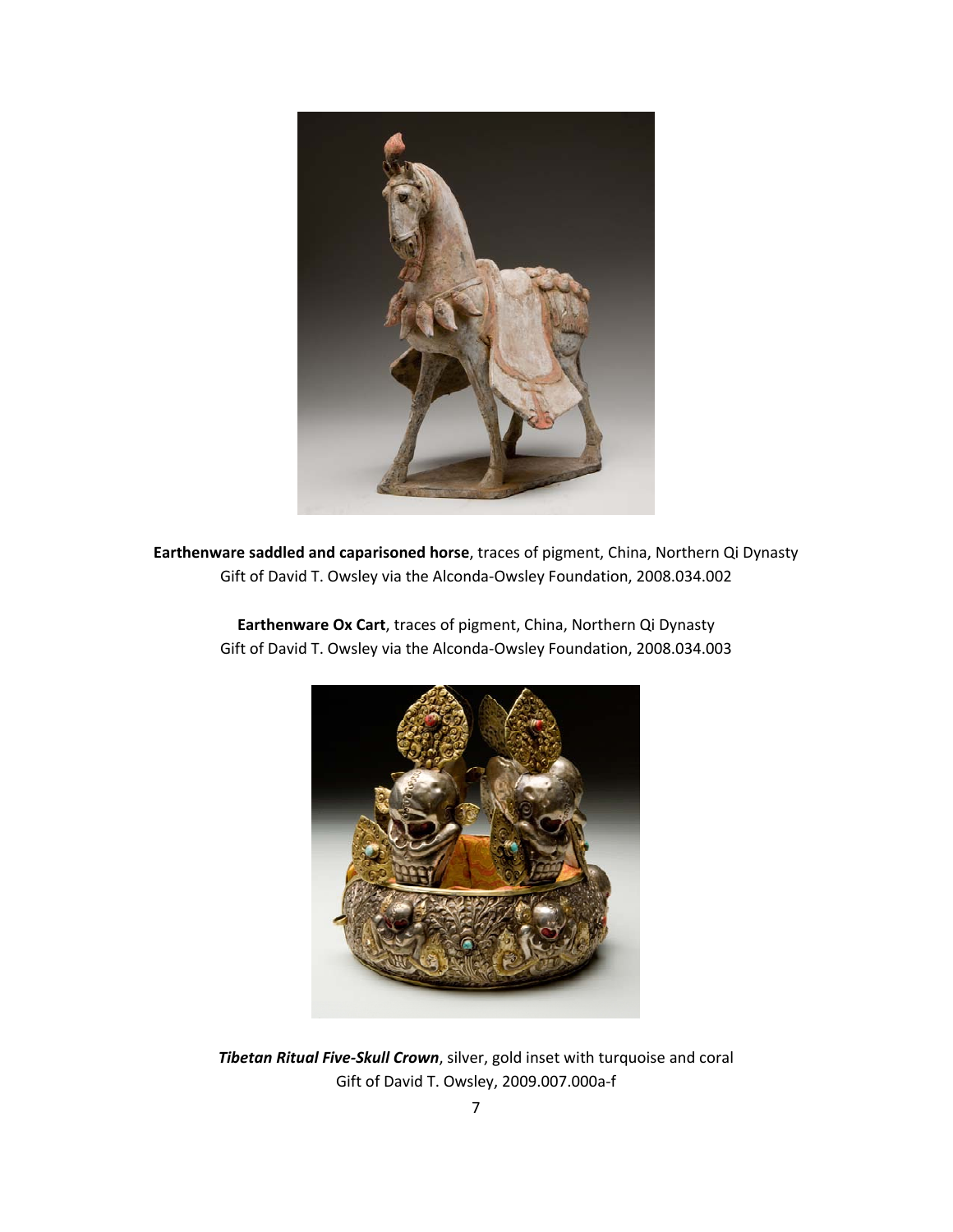## **Ethnographic Art**



**Bronze headdress**, Africa, Nigeria, Tiv culture, Gift of David T. Owsley via the Alconda‐Owsley Foundation, 2009.008.000

## **European Paintings and Sculpture**



*Predella Panel, St. John the Evangelist in a Vat of Boiling Oil*, 1490‐1500, oil on panel by Benvenuto di Giovanni and Girolamo di Benvenuto, Italian, Florentine Gift of David T. Owsley, 2008.035.000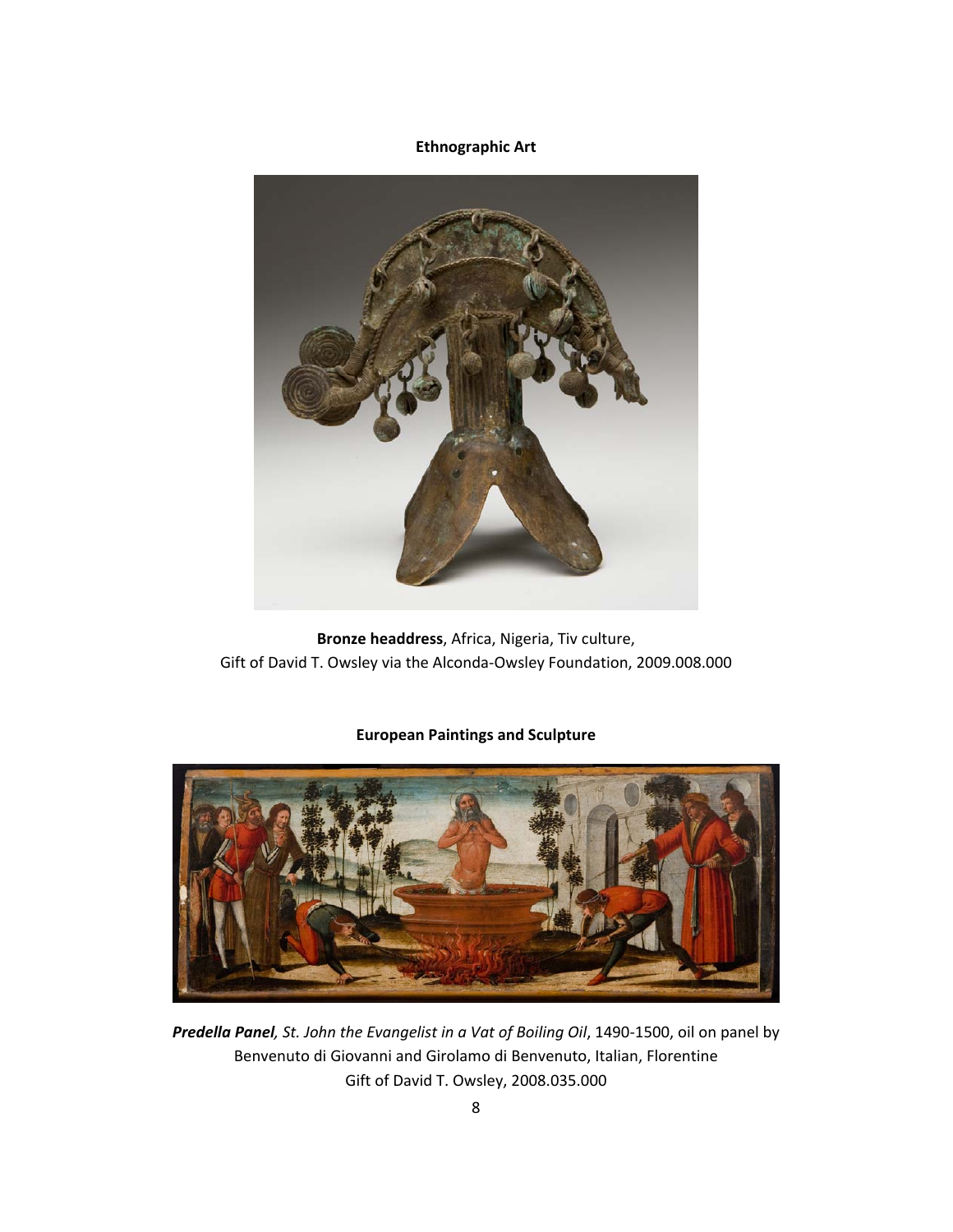## **Works on Paper** Prints, Drawings, Photographs



Laurent Cars after Chardin, *The Bird Organ*, 1753, engraving Purchase: Lucy Ball Owsley Memorial Fund, 2008.030.000

Giovanni Battista Tiepolo, *Magician Pointing Out a Burning Skull to Two Youths*, 1735/40 Purchase: 2009.001.000

Tsukioka Yoshitoshi, *Minamoto no Yorimitsu Cuts at the Earth Spider*, color woodcut Purchase museum of Art Endowment Fund, 2009.002.000

Georges Godin, *Nuit Calme*, etching and aquatint Purchase: Ball Brothers Foundation Legacy Endowment, 2009.003.001

Alfredo Muller, *Edouard de Max*, etching and aquatint Purchase: Ball Brothers Foundation Legacy Endowment, 2009.003.002

Jan van Doetechum the Elder and/or Lucas van Doetechum, *Surface Decoration Flanked by Pergolas*, engraving Purchase: Museum of Art Endowment, 2009.004.001

Jean Francois Pierre Peyron, *Remus et Romulus allaites par une louvre* Purchase: Museum of Art endowment, 2009.004.002

Judy Ledgerwood, **Study for a mural for the Foyer of Sursa Hall**, gouache, 2006 Administrative transfer from the College of Fine Arts, 2009.005.000

Carol Front, **Ammonia**, from the Power Series, gelatin silver prints Gift of the Artist, 2009.006.000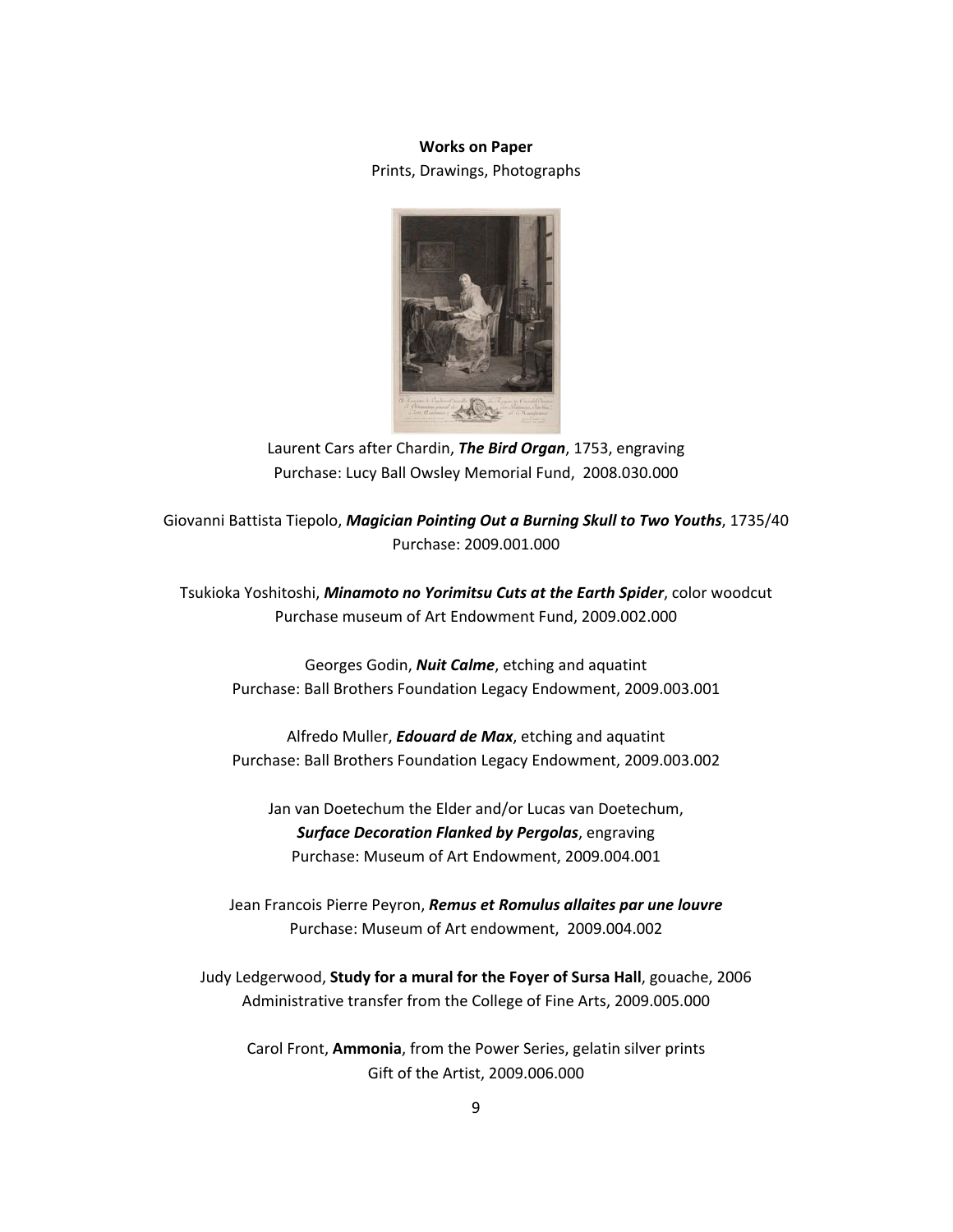Art Hazelwood, **Beast of Hatred**, 2007, woodcut in colors Purchase: Friends Fund, 2009.011.000

#### **Decorative Arts**



Gertrude and Otto Natzler, *Shallow Bowl***,** 1950s, stoneware, glazed Gift of Jerome T. and Joene E. Henning, 2008.032.000

## **Loans from the collection**

Perle Fine, *Impact,* oil on canvas was lent to **Tranquil Power: The Art of Perle Fine**, an exhibition organized by the Hofstra University Museum and Perle Fine Retrospective, Inc., April 7 – July 9, 2009.

Otto Stark, *Gravel Screen*, pastel, was lent to the Indiana State Museum, for **Making it in the Midwest, Artists who Chose to Stay,** June 20 – October 19, 2009

Thomas Cole, *The Storm King,* oil on canvas, was lent to the Tang Teaching Museum, Skidmore College, Saratoga Springs, for the exhibition **The Hudson,** July 18, 2009- March 14, 2010.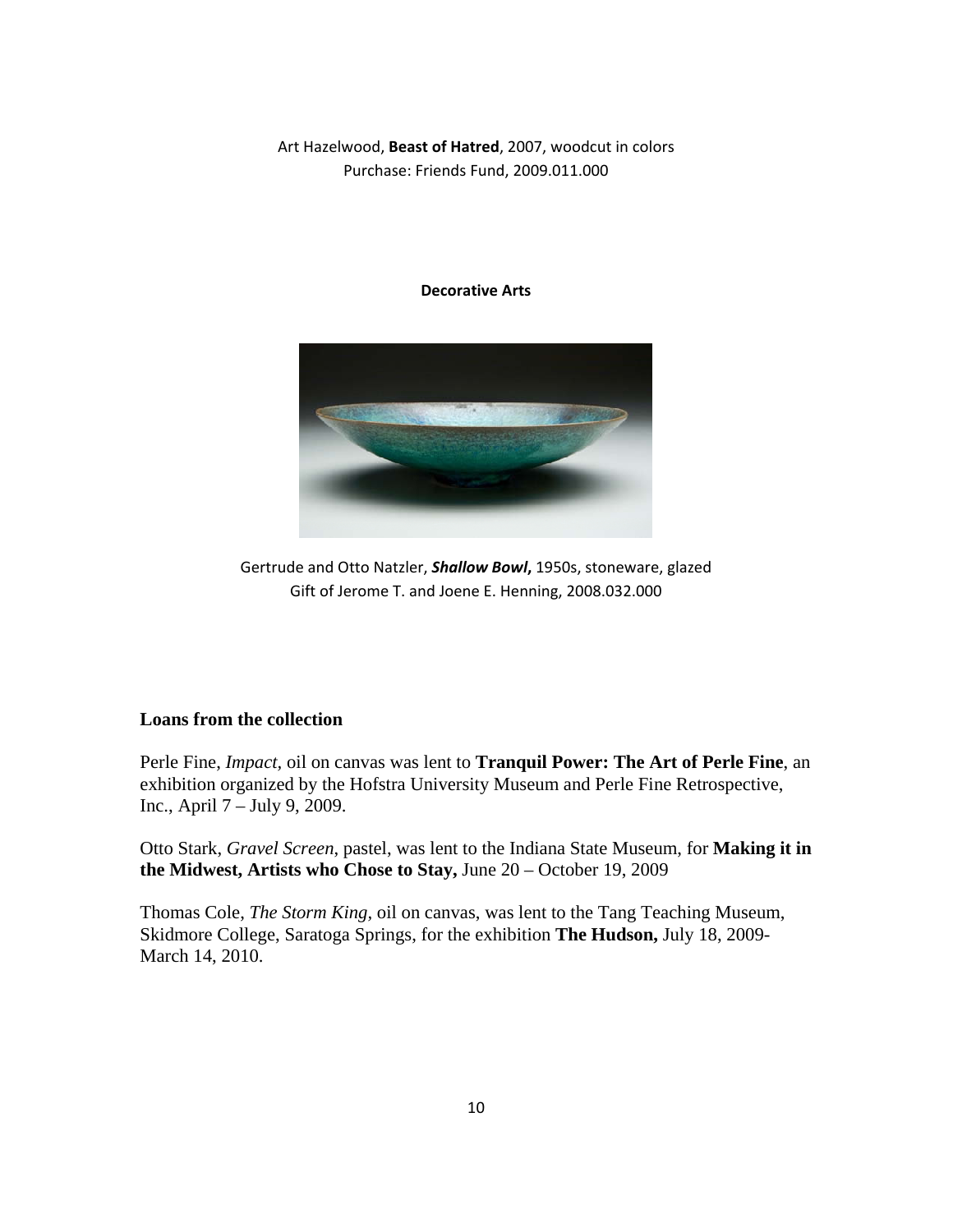## **Conservation**

#### *Work Completed*

Thomas Cole, *Storm King on the Hudson*, underwent surface improvements, Linda Witkowski, senior paintings conservator, Indianapolis Museum of Art

*Amida Buddha*, surface of the hands was lightened to resemble other exposed areas of skin, Laurie Booth, Midwest Conservation Associates.

*Sino-Tibetan Buddha,* treated after damage by HVAC leak, Laurie Booth *Eames rocking chair,* repaired after accidental damage several years ago, Laurie Booth

### **Work in Progress**

Giovanni Bellini studio, *Madonna And Child,* work continues and major reconstruction of painting and support, Linda Witkowski, IMA conservation laboratory.

South German late 16<sup>th</sup> century, *Virgin and Child and a Crescent Moon*, work continues on repairs to the shoulder that was disengaged from the composite block from which the sculture was carved, Laurie Booth, conservator.

## **EDUCATION AND OUTREACH**

#### **Programs and Special Events**

October 25, 2008, President Gora hosted a Ball Family Reunion to celebrate the  $90<sup>th</sup>$ Anniversary of Ball State University.

October 30, 2008, 20<sup>th</sup> Edmund Petty Memorial Lecture: Reed Kroloff, Director, Cranbrook Academy of Art, Director Art Museum and Campus Architect speaking on Eero Saarnin

November 8, 2008, Coach trip to SOFA Chicago

November 9, 2008, Family Day: India in Indiana

December 12, Friday with Friends: An Evening in India

January 15, 2009, Exhibition Preview: Fantasy and Fairy Tales and Almost Alice: New Illustrations of Wonderland by Maggie Taylor

March 22, 2009, Lecture by Kate Berheimer: Women in Fairy Tales